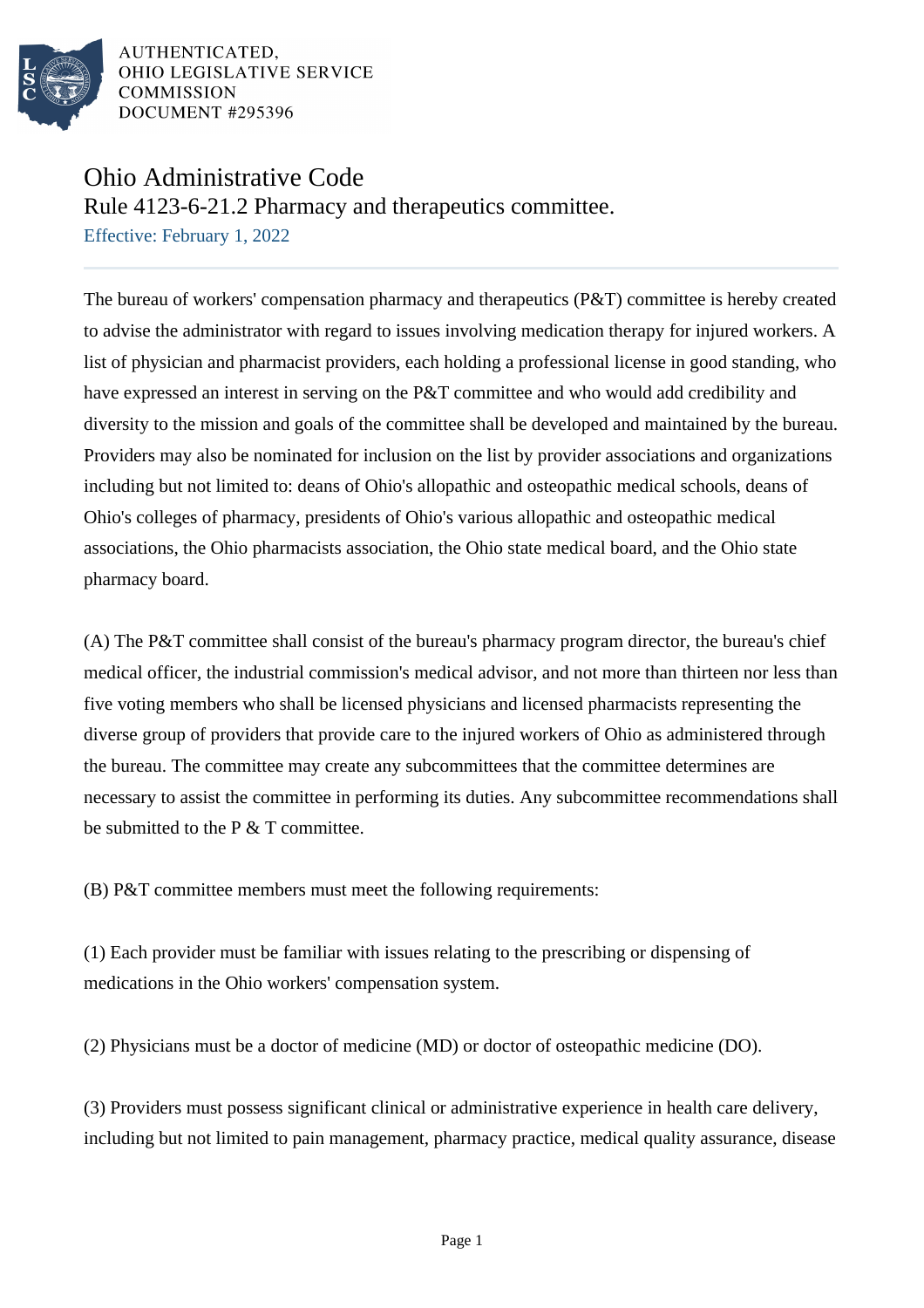

AUTHENTICATED. OHIO LEGISLATIVE SERVICE **COMMISSION** DOCUMENT #295396

management and utilization review.

(4) Providers must have experience with and an understanding of the concepts of evidence based medicine as well as contemporary best practices in appropriate prescribing, dispensing, and monitoring of outpatient medications.

(5) Providers must not be, or within the previous twenty-four months have been, an employee of any pharmaceutical manufacturer, pharmacy benefits manager, or any non-governmental firm or entity administering state purchased health care program benefits or pharmaceutical rebates.

(C) The appointing authority for members of the P&T committee shall be the administrator or the administrator's designee(s), who shall appoint members of the committee from the list of qualified providers developed and maintained by the bureau. Terms of membership for individual members of the P&T committee shall be for one year. Individuals may be reappointed to subsequent terms as determined by the administrator. Vacated terms shall be filled in a like manner as for the full term appointments and shall be for the remaining term of the vacated member.

(D) The pharmacy program director of the bureau shall be the chairperson of the P&T committee and shall provide notice of meetings to the members and be responsible for the meeting agenda. In addition, the pharmacy program director may be self-designated as an ad hoc member of any subcommittees of the P&T committee; however, the pharmacy program director is a voting member of the P&T committee and any subcommittees only in the case of tie votes. The bureau's chief medical officer and the industrial commission's medical advisor may participate in discussions; however, they are not voting members.

(E) The P&T committee shall develop and establish bylaws for the organization and operations of the committee and subcommittees, subject to the requirements of this rule and approval by the administrator.

(F) The P&T committee may make such recommendations as it deems necessary to address any issue impacting the bureau related to pharmacy or medication therapeutics. The committee shall be responsible to respond to requests for recommendation on any such issue submitted by the bureau's administrator, chief of medical services, chief medical officer, or pharmacy program director,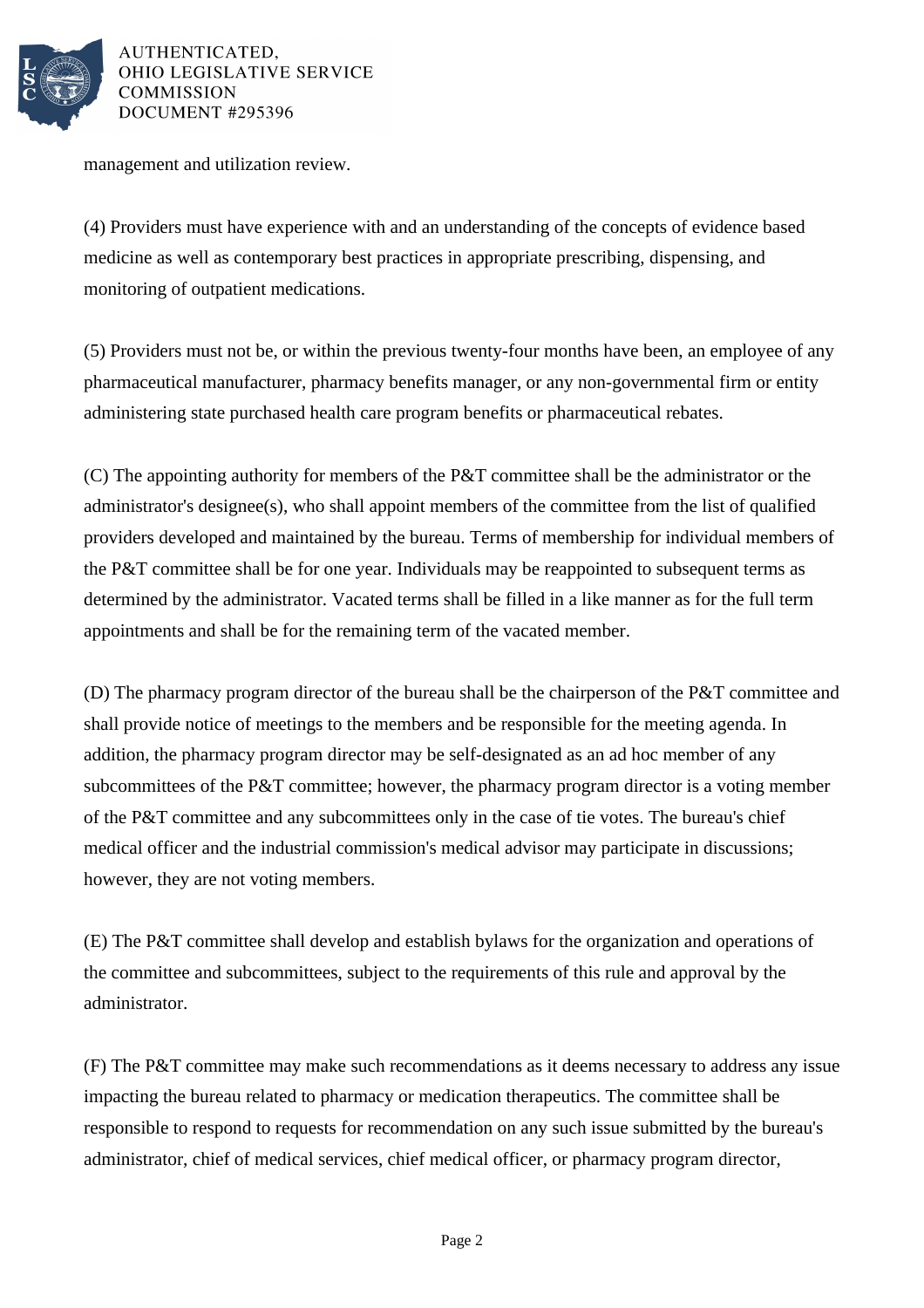

AUTHENTICATED. OHIO LEGISLATIVE SERVICE **COMMISSION** DOCUMENT #295396

including :

(1) Development, approval and review of a formulary of approved medications.

(2) Development and approval of prior authorization criteria.

(3) Review and approval of proposed medication treatment guidelines.

(4) Review and approval of clinical criteria related to drug utilization review or specific medication issues.

(5) Review of the bureau's pharmacy providers' professional performance. Any peer review conducted by the P&T committee will be in accordance with generally accepted standards of pharmacy practice. The P&T committee may recommend sanctions as well as termination of any pharmacy provider determined to have consistently failed to meet such standards.

(6) Review of any of the bureau's medical providers' medication prescribing patterns and practices. Any peer review conducted by the P&T committee will be in accordance with generally accepted standards of medical practice applicable to medication prescribing.The P&T committee may recommend sanctions as well as decertification of any provider determined to have consistently failed to meet such standards. Any decertification or sanction of a provider by the bureau pursuant to recommendation of the P&T committee will be conducted in accordance with rule 4123-6-17 of the Administrative Code.

(7) Review of the performance of the bureau's pharmacy benefit manager and conduct regarding its management of prescription benefit services for the bureau.

(G) The P&T committee shall hold at least three meetings annually. The P&T committee and all subcommittees shall keep written records of the agenda and minutes of each meeting, which will be maintained by the bureau.

(H) The P&T committee shall submit an annual report of its activities and recommendations to the administrator.